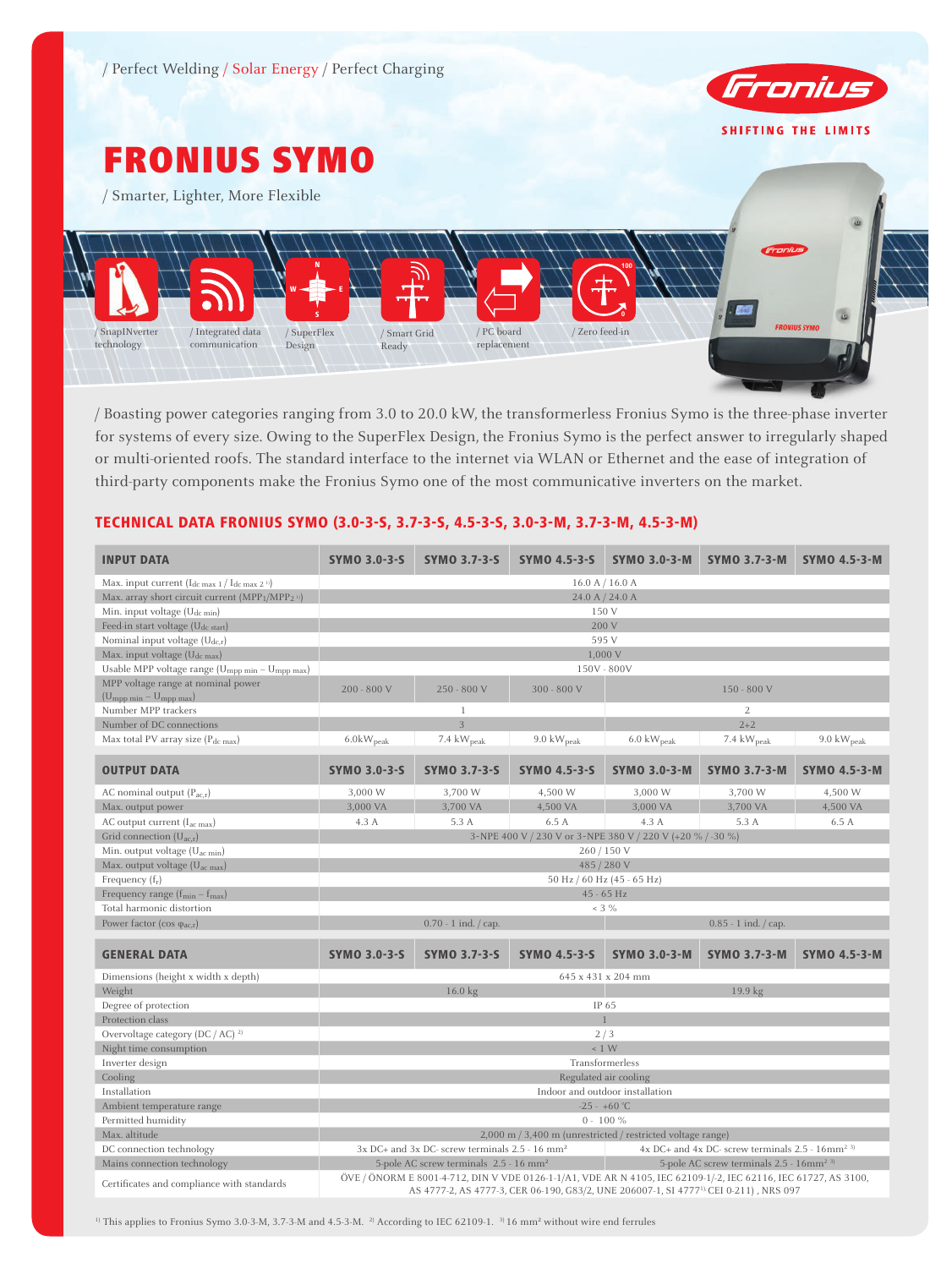100





### TECHNICAL DATA FRONIUS SYMO (3.0-3-S, 3.7-3-S, 4.5-3-S, 3.0-3-M, 3.7-3-M, 4.5-3-M)

| $\sim$                                                                                                  |                          |                      | <b>J.UUU</b>                            |                      |                      |                      |
|---------------------------------------------------------------------------------------------------------|--------------------------|----------------------|-----------------------------------------|----------------------|----------------------|----------------------|
| EFFICIENCY [%]<br>98<br>$96 -$                                                                          |                          |                      | 4.000                                   |                      |                      |                      |
| 94<br>92.                                                                                               |                          |                      | <b>OUTPUT POWER [W</b><br>3.000         |                      |                      |                      |
| $90 -$<br>$88 -$                                                                                        |                          |                      | 2.000                                   |                      |                      |                      |
| 86<br>84                                                                                                |                          |                      | 1.000                                   |                      |                      |                      |
| $82 -$                                                                                                  |                          |                      | $0 \cdot \cdots$                        |                      |                      |                      |
| 0.2<br>$\bf{0}$<br>0.1                                                                                  | 0.3<br>0.4<br>0.5<br>0.6 | 0.7<br>0.8<br>0.9    |                                         | 25<br>30             | 35<br>40             | 45<br>50             |
| TECHNICAL DATA FRONIUS SYMO (3.0-3-S, 3.7-3-S, 4.5-3-S, 3.0-3-M, 3.7-3-M, 4.5-3-M)<br><b>EFFICIENCY</b> | <b>SYMO 3.0-3-S</b>      | <b>SYMO 3.7-3-S</b>  | <b>SYMO 4.5-3-S</b>                     | <b>SYMO 3.0-3-M</b>  | <b>SYMO 3.7-3-M</b>  | <b>SYMO 4.5-3-M</b>  |
| Max. efficiency                                                                                         |                          |                      | 98.0 %                                  |                      |                      |                      |
| European efficiency (ηEU)                                                                               | 96.2%                    | 96.7%                | 97.0 %                                  | 96.5 %               | 96.9%                | 97.2 %               |
| η at 5 % Pac.r <sup>1)</sup>                                                                            | 80.3 / 83.6 / 79.1 %     | 83.4 / 86.4 / 80.6 % | 84.8 / 88.5 / 82.8 %                    | 79.8 / 85.1 / 80.8 % | 81.6 / 87.8 / 82.8 % | 83.4 / 90.3 / 85.0 % |
| η at 10 % Pac.r <sup>1)</sup>                                                                           | 87.8 / 91.0 / 86.2 %     | 90.1 / 92.5 / 88.7 % | 91.7 / 93.7 / 90.3 %                    | 86.5 / 91.6 / 87.7 % | 87.9 / 93.6 / 90.5 % | 89.2 / 94.1 / 91.2 % |
| η at 20 % Pac.r <sup>1)</sup>                                                                           | 92.6 / 95.0 / 92.6 %     | 93.7 / 95.7 / 93.6 % | 94.6 / 96.3 / 94.5 %                    | 90.8 / 95.3 / 93.0 % | 91.9 / 96.0 / 94.1 % | 92.8 / 96.5 / 95.1 % |
| η at 25 % Pac.r <sup>1)</sup>                                                                           | 93.4 / 95.6 / 93.8 %     | 94.5 / 96.4 / 94.7 % | 95.2 / 96.8 / 95.4 %                    | 91.9 / 96.0 / 94.2 % | 92.9 / 96.6 / 95.2 % | 93.5 / 97.0 / 95.8 % |
| η at 30 % Pac. <sup>1)</sup>                                                                            | 94.0 / 96.3 / 94.5 %     | 95.0 / 96.7 / 95.4 % | 95.6 / 97.2 / 95.9 %                    | 92.8 / 96.5 / 95.1 % | 93.5 / 97.0 / 95.8 % | 94.2 / 97.3 / 96.3 % |
| η at 50 % Pac.r <sup>1)</sup>                                                                           | 95.2 / 97.3 / 96.3 %     | 96.9 / 97.6 / 96.7 % | 96.4 / 97.7 / 97.0 %                    | 94.3 / 97.5 / 96.5 % | 94.6 / 97.7 / 96.8 % | 94.9 / 97.8 / 97.2 % |
| η at 75 % Pac.r <sup>1</sup>                                                                            | 95.6 / 97.7 / 97.0 %     | 96.2 / 97.8 / 97.3 % | 96.6 / 98.0 / 97.4 %                    | 94.9 / 97.8 / 97.2 % | 95.0 / 97.9 / 97.4 % | 95.1 / 98.0 / 97.5 % |
| η at 100 % Pac.r <sup>1)</sup>                                                                          | 95.6 / 97.9 / 97.3 %     | 96.2 / 98.0 / 97.5 % | 96.6 / 98.0 / 97.5 %                    | 95.0 / 98.0 / 97.4 % | 95.1 / 98.0 / 97.5 % | 95.0 / 98.0 / 97.6 % |
| MPP adaptation efficiency                                                                               |                          |                      | > 99.9%                                 |                      |                      |                      |
| and at U <sub>mpp min</sub> / U <sub>dc.r</sub> / U <sub>mpp max</sub>                                  |                          |                      |                                         |                      |                      |                      |
| <b>PROTECTIVE DEVICES</b>                                                                               | <b>SYMO 3.0-3-5</b>      | <b>SYMO 3.7-3-S</b>  | <b>SYMO 4.5-3-S</b>                     | <b>SYMO 3.0-3-M</b>  | <b>SYMO 3.7-3-M</b>  | <b>SYMO 4.5-3-M</b>  |
| DC insulation measurement                                                                               |                          |                      | Yes                                     |                      |                      |                      |
| Overload behaviour                                                                                      |                          |                      | Operating point shift. power limitation |                      |                      |                      |
| DC disconnector                                                                                         |                          | Yes                  |                                         |                      |                      |                      |
| Reverse polarity protection                                                                             |                          |                      |                                         | Yes                  |                      |                      |

| <b>PROTECTIVE DEVICES</b>              | <b>SYMO 3.0-3-S</b>                                             | <b>SYMO 3.7-3-S</b> | <b>SYMO 4.5-3-S</b>                     | <b>SYMO 3.0-3-M</b> | <b>SYMO 3.7-3-M</b> | <b>SYMO 4.5-3-M</b> |
|----------------------------------------|-----------------------------------------------------------------|---------------------|-----------------------------------------|---------------------|---------------------|---------------------|
| DC insulation measurement              |                                                                 |                     | Yes                                     |                     |                     |                     |
| Overload behaviour                     |                                                                 |                     | Operating point shift. power limitation |                     |                     |                     |
| DC disconnector                        |                                                                 |                     | Yes                                     |                     |                     |                     |
| Reverse polarity protection            |                                                                 |                     | <b>Yes</b>                              |                     |                     |                     |
|                                        |                                                                 |                     |                                         |                     |                     |                     |
| <b>INTERFACES</b>                      | <b>SYMO 3.0-3-S</b>                                             | <b>SYMO 3.7-3-S</b> | <b>SYMO 4.5-3-S</b>                     | <b>SYMO 3.0-3-M</b> | <b>SYMO 3.7-3-M</b> | <b>SYMO 4.5-3-M</b> |
| WLAN / Ethernet LAN                    | Fronius Solar.web, Modbus TCP SunSpec, Fronius Solar API (JSON) |                     |                                         |                     |                     |                     |
| 6 inputs and 4 digital in/out          | Interface to ripple control receiver                            |                     |                                         |                     |                     |                     |
| USB (A socket) $^{2}$                  | Datalogging, inverter update via USB flash drive                |                     |                                         |                     |                     |                     |
| $2x$ RS422 (RJ45 socket) <sup>2)</sup> | Fronius Solar Net                                               |                     |                                         |                     |                     |                     |
| Signalling output <sup>2)</sup>        | Energy management (potential-free relay output)                 |                     |                                         |                     |                     |                     |
| Datalogger and Webserver               | Included                                                        |                     |                                         |                     |                     |                     |
| External input <sup>2)</sup>           | S0-Meter Interface / Input for overvoltage protection           |                     |                                         |                     |                     |                     |
| <b>RS485</b>                           | Modbus RTU SunSpec or meter connection                          |                     |                                         |                     |                     |                     |

<sup>1)</sup> And at Umpp min / Udc,r / Umpp max.

<sup>2)</sup> Also available in the light version.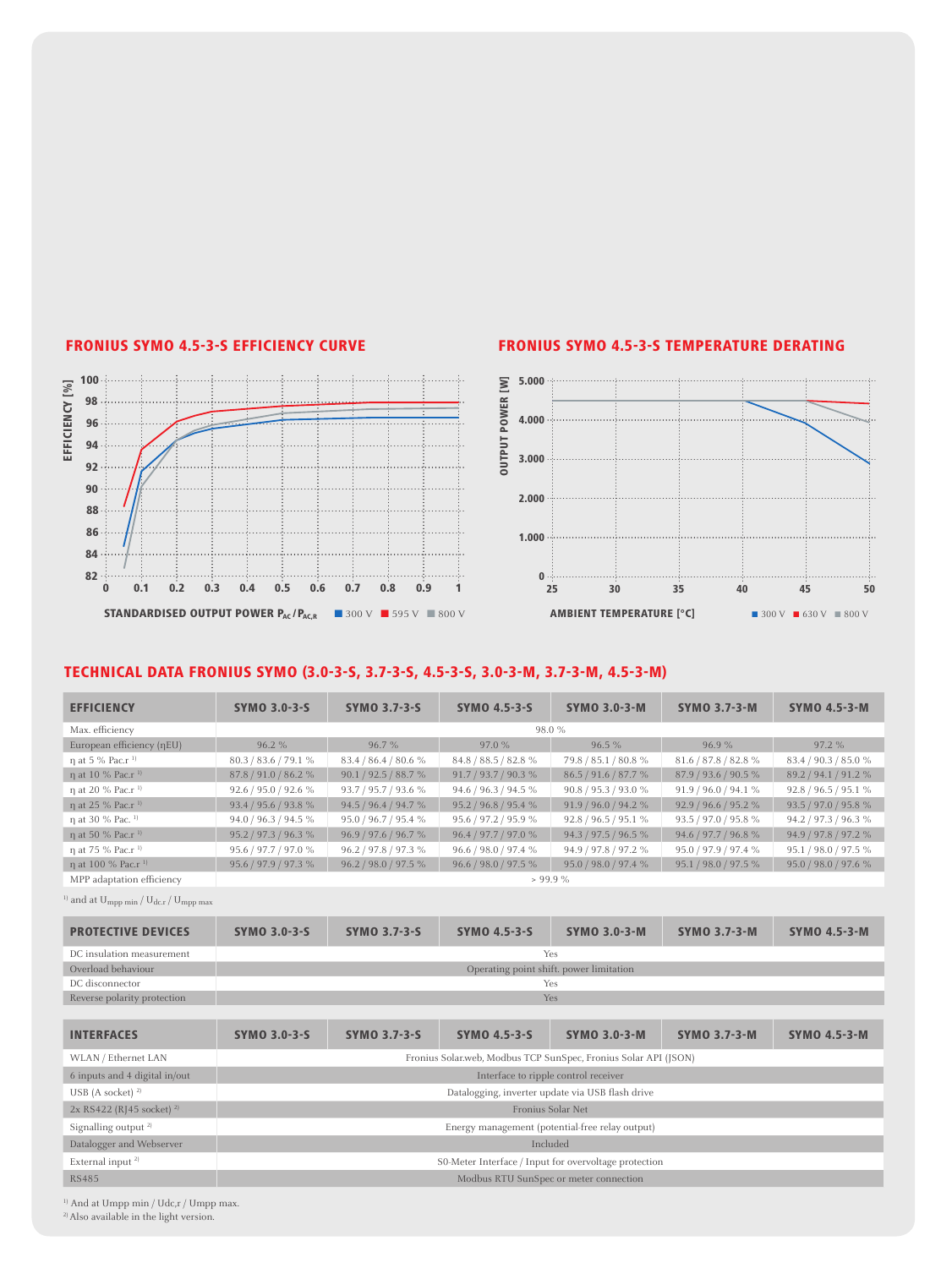# TECHNICAL DATA FRONIUS SYMO (5.0-3-M, 6.0-3-M, 7.0-3-M, 8.2-3-M)

| <b>INPUT DATA</b>                                                      | <b>SYMO 5.0-3-M</b>                                        | <b>SYMO 6.0-3-M</b>                                                                                                                                                                                 | <b>SYMO 7.0-3-M</b>              | <b>SYMO 8.2-3-M</b>    |  |  |  |
|------------------------------------------------------------------------|------------------------------------------------------------|-----------------------------------------------------------------------------------------------------------------------------------------------------------------------------------------------------|----------------------------------|------------------------|--|--|--|
| Max. input current $(I_{dc max 1}/I_{dc max 2})$                       |                                                            | 16.0 A / 16.0 A                                                                                                                                                                                     |                                  |                        |  |  |  |
| Max. array short circuit current (MPP <sub>1</sub> /MPP <sub>2</sub> ) |                                                            | 24.0 A / 24.0 A                                                                                                                                                                                     |                                  |                        |  |  |  |
| Min. input voltage (U <sub>dc min</sub> )                              |                                                            | 150 V                                                                                                                                                                                               |                                  |                        |  |  |  |
| Feed-in start voltage (U <sub>dc start</sub> )                         |                                                            | 200 V                                                                                                                                                                                               |                                  |                        |  |  |  |
| Nominal input voltage $(U_{dc,r})$                                     |                                                            | 595 V                                                                                                                                                                                               |                                  |                        |  |  |  |
| Max. input voltage $(U_{dc\ max})$                                     |                                                            | 1,000 V                                                                                                                                                                                             |                                  |                        |  |  |  |
| Usable MPP voltage range ( $U_{mpp\;min} - U_{mpp\;max}$ )             |                                                            | 150 V - 800 V                                                                                                                                                                                       |                                  |                        |  |  |  |
| MPP voltage range at nominal power                                     |                                                            |                                                                                                                                                                                                     |                                  |                        |  |  |  |
| $(U_{mpp \ min} - U_{mpp \ max})$                                      | $163 - 800$ V                                              | 195 - 800 V                                                                                                                                                                                         | $228 - 800$ V                    | $267 - 800$ V          |  |  |  |
| Number MPP trackers                                                    |                                                            |                                                                                                                                                                                                     | $\overline{2}$                   |                        |  |  |  |
| Number of DC connections                                               |                                                            | $2 + 2$                                                                                                                                                                                             |                                  |                        |  |  |  |
| Max total PV array size $(P_{dc \, max})$                              | $10.0$ k $W_{\text{peak}}$                                 | 12.0kW <sub>peak</sub>                                                                                                                                                                              | $14.0 \text{kW}$ <sub>peak</sub> | 16.4kW <sub>peak</sub> |  |  |  |
| <b>OUTPUT DATA</b>                                                     | <b>SYMO 5.0-3-M</b>                                        | <b>SYMO 6.0-3-M</b>                                                                                                                                                                                 | <b>SYMO 7.0-3-M</b>              | <b>SYMO 8.2-3-M</b>    |  |  |  |
| AC nominal output $(P_{ac,r})$                                         | 5,000 W                                                    | 6,000 W                                                                                                                                                                                             | 7,000 W                          | 8,200 W                |  |  |  |
| Max. output power                                                      | 5,000 VA                                                   | 6,000 VA                                                                                                                                                                                            | 7,000 VA                         | 8,200 VA               |  |  |  |
| AC output current (I <sub>ac max</sub> )                               | 7.2 A                                                      | 8.7 A                                                                                                                                                                                               | 10.1 A                           | 11.8 A                 |  |  |  |
| Grid connection $(U_{ac,r})$                                           | 3-NPE 400 V / 230 V or 3~NPE 380 V / 220 V (+20 % / -30 %) |                                                                                                                                                                                                     |                                  |                        |  |  |  |
| Min. output voltage $(U_{ac min})$                                     | 260 / 150 V                                                |                                                                                                                                                                                                     |                                  |                        |  |  |  |
| Max. output voltage (U <sub>ac max</sub> )                             | 485 / 280 V                                                |                                                                                                                                                                                                     |                                  |                        |  |  |  |
| Frequency $(f_r)$                                                      | 50 Hz / 60 Hz                                              |                                                                                                                                                                                                     |                                  |                        |  |  |  |
| Frequency range $(f_{min} - f_{max})$                                  | 45 - 65 Hz                                                 |                                                                                                                                                                                                     |                                  |                        |  |  |  |
| Total harmonic distortion                                              | $< 3 \%$                                                   |                                                                                                                                                                                                     |                                  |                        |  |  |  |
| Power factor (cos $\varphi_{ac,r}$ )                                   |                                                            | $0.85 - 1$ ind. / cap.                                                                                                                                                                              |                                  |                        |  |  |  |
|                                                                        |                                                            |                                                                                                                                                                                                     |                                  |                        |  |  |  |
| <b>GENERAL DATA</b>                                                    | <b>SYMO 5.0-3-M</b>                                        | <b>SYMO 6.0-3-M</b>                                                                                                                                                                                 | <b>SYMO 7.0-3-M</b>              | <b>SYMO 8.2-3-M</b>    |  |  |  |
| Dimensions (height x width x depth)                                    |                                                            | 645 x 431 x 204 mm                                                                                                                                                                                  |                                  |                        |  |  |  |
| Weight                                                                 |                                                            | 19.9 kg                                                                                                                                                                                             | 21.9 kg                          |                        |  |  |  |
| Degree of protection                                                   |                                                            | IP 65                                                                                                                                                                                               |                                  |                        |  |  |  |
| Protection class                                                       |                                                            | $\overline{1}$                                                                                                                                                                                      |                                  |                        |  |  |  |
| Overvoltage category $(DC / AC)^{-1}$                                  |                                                            | 2/3                                                                                                                                                                                                 |                                  |                        |  |  |  |
| Night-time consumption                                                 |                                                            | $< 1$ W                                                                                                                                                                                             |                                  |                        |  |  |  |
| Inverter design                                                        | Transformerless                                            |                                                                                                                                                                                                     |                                  |                        |  |  |  |
| Cooling                                                                | Regulated air cooling                                      |                                                                                                                                                                                                     |                                  |                        |  |  |  |
| Installation                                                           | Indoor and outdoor installation                            |                                                                                                                                                                                                     |                                  |                        |  |  |  |
| Ambient temperature range                                              |                                                            | $-25 - +60$ °C                                                                                                                                                                                      |                                  |                        |  |  |  |
| Permitted humidity                                                     |                                                            | $0 - 100 \%$                                                                                                                                                                                        |                                  |                        |  |  |  |
| Max. altitude                                                          |                                                            | 2,000 m / 3,400 m (unrestricted / restricted voltage range)                                                                                                                                         |                                  |                        |  |  |  |
| DC connection technology                                               |                                                            | $4x$ DC+ and $4x$ DC- Screw terminals 2.5 - $16$ mm <sup>22)</sup>                                                                                                                                  |                                  |                        |  |  |  |
| Mains connection technology                                            | 5-pole AC Screw terminals 2.5 - 16mm <sup>22)</sup>        |                                                                                                                                                                                                     |                                  |                        |  |  |  |
| Certificates and compliance with standards                             |                                                            | ÖVE / ÖNORM E 8001-4-712, DIN V VDE 0126-1-1/A1, VDE AR N 4105, IEC 62109-1/-2, IEC 62116, IEC 61727, AS 3100,<br>AS 4777-2, AS 4777-3, CER 06-190, G83/2, UNE 206007-1, SI 4777, CEI 0-21, NRS 097 |                                  |                        |  |  |  |

<sup>1)</sup> according to IEC 62109-1.

<sup>1)</sup> 16 mm<sup>2</sup> without wire end ferrules.

2) 16 mm² without wire end ferrules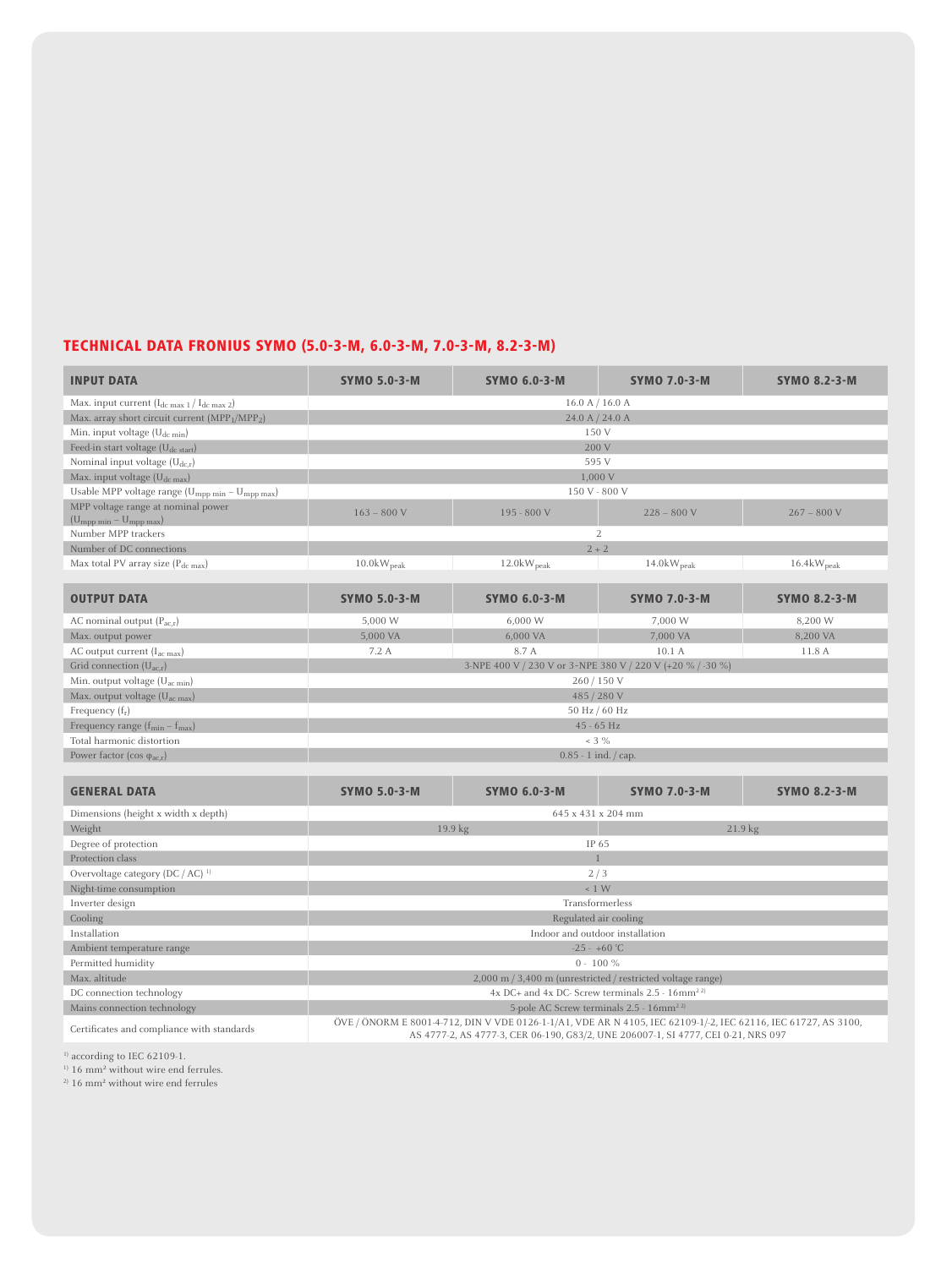

#### FRONIUS SYMO 8.2-3-M EFFICIENCY CURVE FRONIUS SYMO 8.2-3-M TEMPERATURE DERATING



### TECHNICAL DATA FRONIUS SYMO (5.0-3-M, 6.0-3-M, 7.0-3-M, 8.2-3-M)

| <b>EFFICIENCY</b>                         | <b>SYMO 5.0-3-M</b>                                             | <b>SYMO 6.0-3-M</b>                                   | <b>SYMO 7.0-3-M</b>  | <b>SYMO 8.2-3-M</b>  |  |  |  |
|-------------------------------------------|-----------------------------------------------------------------|-------------------------------------------------------|----------------------|----------------------|--|--|--|
| Max. efficiency                           | 98.0%                                                           |                                                       |                      |                      |  |  |  |
| European efficiency (nEU)                 | 97.3 %                                                          | 97.5%                                                 | 97.6%                | 97.7 %               |  |  |  |
| $\eta$ at 5 % Pac, $r^{-1}$               | 84.9 / 91.2 / 85.9 %                                            | 87.8 / 92.6 / 87.8 %                                  | 88.7 / 93.1 / 89.0 % | 89.8 / 93.8 / 90.6 % |  |  |  |
| η at 10 % Pac, r <sup>1)</sup>            | 89.9 / 94.6 / 91.7 %                                            | 91.3 / 95.6 / 93.0 %                                  | 92.0 / 95.9 / 94.7 % | 92.8 / 96.1 / 94.5 % |  |  |  |
| η at 20 % Pac, r <sup>1)</sup>            | 93.2 / 96.7 / 95.4 %                                            | 94.1 / 97.1 / 95.9 %                                  | 94.5 / 97.3 / 96.3 % | 95.0 / 97.6 / 96.6 % |  |  |  |
| η at 25 % Pac, r <sup>1)</sup>            | 93.9 / 97.2 / 96.0 %                                            | 94.7 / 97.5 / 96.5 %                                  | 95.1 / 97.6 / 96.7 % | 95.5 / 97.7 / 97.0 % |  |  |  |
| n at 30 % Pac, <sup>1)</sup>              | 94.5 / 97.4 / 96.5 %                                            | 95.1 / 97.7 / 96.8 %                                  | 95.4 / 97.7 / 97.0 % | 95.8 / 97.8 / 97.2 % |  |  |  |
| n at 50 % Pac, r <sup>1)</sup>            | 95.2 / 97.9 / 97.3 %                                            | 95.7 / 98.0 / 97.5 %                                  | 95.9 / 98.0 / 97.5 % | 96.2 / 98.0 / 97.6 % |  |  |  |
| n at 75 % Pac, r <sup>1)</sup>            | 95.3 / 98.0 / 97.5 %                                            | 95.7 / 98.0 / 97.6 %                                  | 95.9 / 98.0 / 97.6 % | 96.2 / 98.0 / 97.6 % |  |  |  |
| η at 100 % Pac, r <sup>1)</sup>           | 95.2 / 98.0 / 97.6 %                                            | 95.7 / 97.9 / 97.6 %                                  | 95.8 / 97.9 / 97.5 % | 96.0 / 97.8 / 97.5 % |  |  |  |
| MPP adaptation efficiency                 |                                                                 | $> 99.9 \%$                                           |                      |                      |  |  |  |
| and at $U_{mpp,min}/U_{dc,r}/U_{mpp,max}$ |                                                                 |                                                       |                      |                      |  |  |  |
| <b>PROTECTIVE DEVICES</b>                 | <b>SYMO 5.0-3-M</b>                                             | <b>SYMO 6.0-3-M</b>                                   | <b>SYMO 7.0-3-M</b>  | <b>SYMO 8.2-3-M</b>  |  |  |  |
| DC insulation measurement                 | Yes                                                             |                                                       |                      |                      |  |  |  |
| Overload behaviour                        | Operating point shift. power limitation                         |                                                       |                      |                      |  |  |  |
| DC disconnector                           | Yes                                                             |                                                       |                      |                      |  |  |  |
| Reverse polarity protection               | Yes                                                             |                                                       |                      |                      |  |  |  |
|                                           |                                                                 |                                                       |                      |                      |  |  |  |
| <b>INTERFACES</b>                         | <b>SYMO 5.0-3-M</b>                                             | <b>SYMO 6.0-3-M</b>                                   | <b>SYMO 7.0-3-M</b>  | <b>SYMO 8.2-3-M</b>  |  |  |  |
| WLAN / Ethernet LAN                       | Fronius Solar.web, Modbus TCP SunSpec, Fronius Solar API (JSON) |                                                       |                      |                      |  |  |  |
| 6 inputs and 4 digital in/out             | Interface to ripple control receiver                            |                                                       |                      |                      |  |  |  |
| USB (A socket) $^{2}$                     | Datalogging, inverter update via USB flash drive                |                                                       |                      |                      |  |  |  |
| 2x RS422 (RJ45 socket) <sup>2)</sup>      | Fronius Solar Net                                               |                                                       |                      |                      |  |  |  |
| Signalling output <sup>2)</sup>           | Energy management (potential-free relay output)                 |                                                       |                      |                      |  |  |  |
| Datalogger and Webserver                  | Included                                                        |                                                       |                      |                      |  |  |  |
| External input <sup>2)</sup>              |                                                                 | S0-Meter Interface / Input for overvoltage protection |                      |                      |  |  |  |
| <b>RS485</b>                              | Modbus RTU SunSpec or meter connection                          |                                                       |                      |                      |  |  |  |

<sup>1)</sup> And at Umpp min / Udc, r / Umpp max.

<sup>2)</sup> Also available in the light version.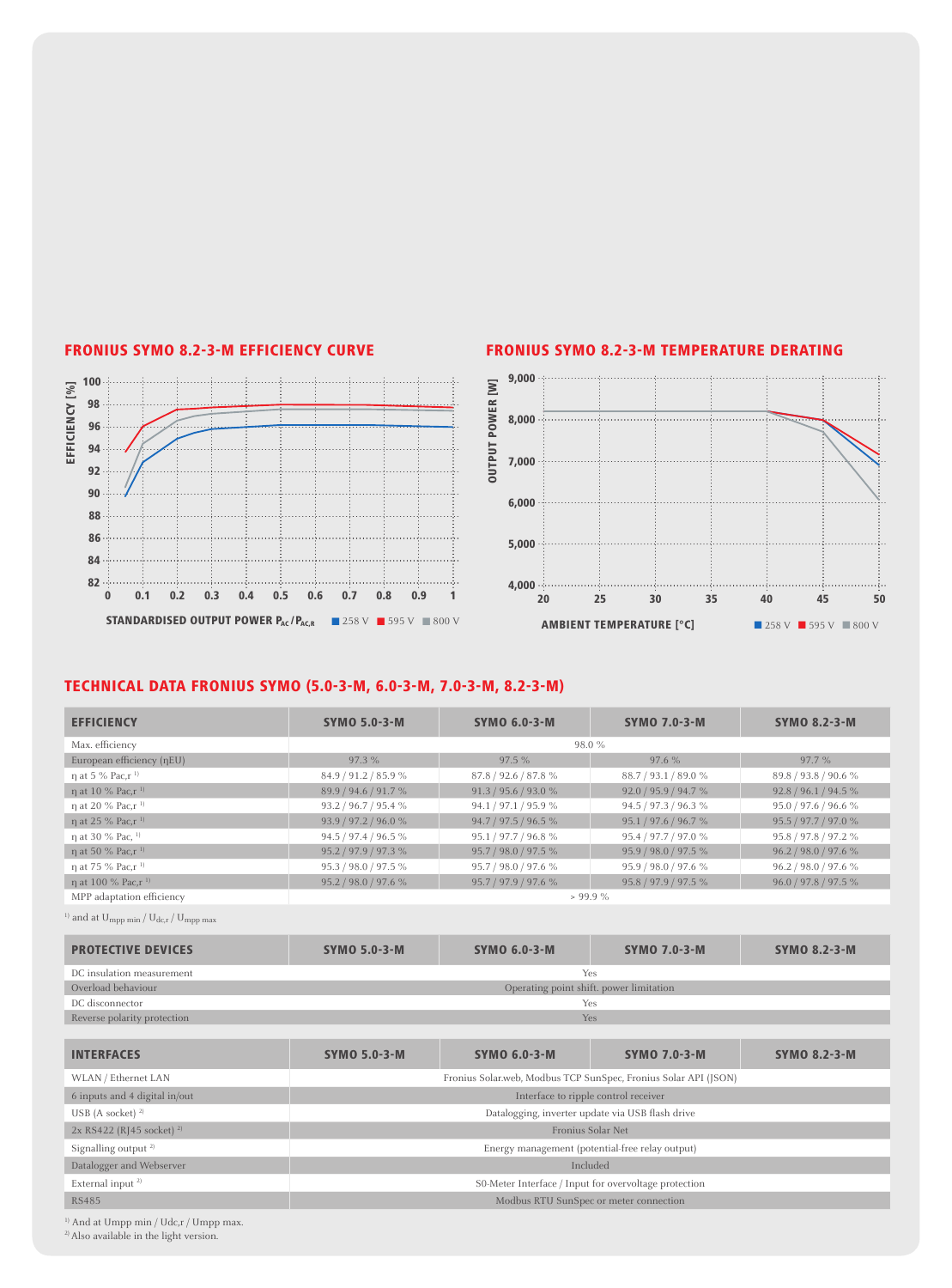## TECHNICAL DATA FRONIUS SYMO (10.0-3-M, 12.5-3-M, 15.0-3-M, 17.5-3-M, 20.0-3-M)

| <b>INPUT DATA</b>                                                   | <b>SYMO 10.0-3-M</b>                                                                                                                                                              | <b>SYMO 12.5-3-M</b>         | <b>SYMO 15.0-3-M</b>                                            | <b>SYMO 17.5-3-M</b>            | <b>SYMO 20.0-3-M</b>            |  |
|---------------------------------------------------------------------|-----------------------------------------------------------------------------------------------------------------------------------------------------------------------------------|------------------------------|-----------------------------------------------------------------|---------------------------------|---------------------------------|--|
| Max. input current (I <sub>dc max 1</sub> / I <sub>dc max 2</sub> ) | 27.0 A / 16.5 A $^{1}$                                                                                                                                                            |                              |                                                                 | 33.0 A / 27.0 A                 |                                 |  |
| Max. usable input current total<br>$(I_{dc \max 1}/I_{dc \max 2})$  |                                                                                                                                                                                   | 51.0 A<br>43.5 A             |                                                                 |                                 |                                 |  |
| Max. array short circuit current $(MPP1/MPP2)$                      | 40.5 A $/$ 24.8 A                                                                                                                                                                 |                              |                                                                 | 49.5 A / 40.5 A                 |                                 |  |
| Min. input voltage $(U_{dc,min})$                                   |                                                                                                                                                                                   |                              | 200 V                                                           |                                 |                                 |  |
| Feed-in start voltage (U <sub>dc start</sub> )                      |                                                                                                                                                                                   |                              | 200 V                                                           |                                 |                                 |  |
| Nominal input voltage $(U_{dc,r})$                                  |                                                                                                                                                                                   |                              | 600 V                                                           |                                 |                                 |  |
| Max. input voltage $(U_{dc \, max})$                                |                                                                                                                                                                                   |                              | 1,000 V                                                         |                                 |                                 |  |
| Usable MPP voltage range ( $U_{mpp\,min} - U_{mpp\,max}$ )          |                                                                                                                                                                                   |                              | 200 V - 800 V                                                   |                                 |                                 |  |
| MPP voltage range at nominal power                                  | 270 - 800 V                                                                                                                                                                       |                              | 320 - 800 V                                                     | 370 - 800 V                     | 420 - 800 V                     |  |
| $(U_{mpp \ min} - U_{mpp \ max})$                                   |                                                                                                                                                                                   |                              |                                                                 |                                 |                                 |  |
| Number MPP trackers                                                 |                                                                                                                                                                                   |                              | $\overline{2}$                                                  |                                 |                                 |  |
| Number of DC connections                                            |                                                                                                                                                                                   |                              | $3 + 3$                                                         |                                 |                                 |  |
| Max total PV array size (Pdc max)                                   | $15.0 \text{ kW}_{\text{peak}}$                                                                                                                                                   | $18.8 \text{kW}_\text{peak}$ | 22.5 kWpeak                                                     | $26.3 \text{ kW}_{\text{peak}}$ | $30.0 \text{ kW}_{\text{peak}}$ |  |
| <b>OUTPUT DATA</b>                                                  | <b>SYMO 10.0-3-M</b>                                                                                                                                                              | <b>SYMO 12.5-3-M</b>         | <b>SYMO 15.0-3-M</b>                                            | <b>SYMO 17.5-3-M</b>            | <b>SYMO 20.0-3-M</b>            |  |
| AC nominal output $(P_{ac,r})$                                      | 10,000 W                                                                                                                                                                          | 12,500 W                     | 15,000 W                                                        | 17,500 W                        | 20,000 W                        |  |
| Max. output power                                                   | 10,000 VA                                                                                                                                                                         | 12,500 VA                    | 15,000 VA                                                       | 17,500 VA                       | 20,000 VA                       |  |
| AC output current $(I_{ac\ max})$                                   | 14.4 A                                                                                                                                                                            | 18.0 A                       | 21.7 A                                                          | 25.3 A                          | 28.9 A                          |  |
| Grid connection $(U_{ac,r})$                                        | 3-NPE 400 V / 230 V or 3~NPE 380 V / 220 V (+20 % / -30 %)                                                                                                                        |                              |                                                                 |                                 |                                 |  |
| Min. output voltage $(U_{ac,min})$                                  | 260 / 150 V                                                                                                                                                                       |                              |                                                                 |                                 |                                 |  |
| Max. output voltage $(U_{ac max})$                                  | 485 / 280 V                                                                                                                                                                       |                              |                                                                 |                                 |                                 |  |
| Frequency $(f_r)$                                                   |                                                                                                                                                                                   | 50 Hz $/$ 60 Hz              |                                                                 |                                 |                                 |  |
| Frequency range $(f_{min} - f_{max})$                               |                                                                                                                                                                                   |                              | 45 - 65 Hz                                                      |                                 |                                 |  |
| Total harmonic distortion                                           | $1.5\%$<br>$1.3\%$<br>1.8%<br>2.0%<br>$1.5\%$                                                                                                                                     |                              |                                                                 |                                 |                                 |  |
| Power factor ( $cos \varphi_{ac,r}$ )                               | $0 - 1$ ind. $\frac{1}{2}$ cap.                                                                                                                                                   |                              |                                                                 |                                 |                                 |  |
|                                                                     |                                                                                                                                                                                   |                              |                                                                 |                                 |                                 |  |
| <b>GENERAL DATA</b>                                                 | <b>SYMO 10.0-3-M</b>                                                                                                                                                              | <b>SYMO 12.5-3-M</b>         | <b>SYMO 15.0-3-M</b>                                            | <b>SYMO 17.5-3-M</b>            | <b>SYMO 20.0-3-M</b>            |  |
| Dimensions (height x width x depth)                                 |                                                                                                                                                                                   |                              | 725 x 510 x 225 mm                                              |                                 |                                 |  |
| Weight                                                              |                                                                                                                                                                                   | 34.8 kg                      |                                                                 | 43.4 kg                         |                                 |  |
| Degree of protection                                                |                                                                                                                                                                                   |                              | IP 66                                                           |                                 |                                 |  |
| Protection class                                                    |                                                                                                                                                                                   |                              | $\mathbf{1}$                                                    |                                 |                                 |  |
| Overvoltage category (DC / AC) <sup>1)</sup>                        |                                                                                                                                                                                   |                              | 2/3                                                             |                                 |                                 |  |
| Night-time consumption                                              |                                                                                                                                                                                   |                              | ~1 W                                                            |                                 |                                 |  |
| Inverter design                                                     | Transformerless                                                                                                                                                                   |                              |                                                                 |                                 |                                 |  |
| Cooling                                                             |                                                                                                                                                                                   |                              | Regulated air cooling                                           |                                 |                                 |  |
| Installation                                                        |                                                                                                                                                                                   |                              | Indoor and outdoor installation                                 |                                 |                                 |  |
| Ambient temperature range                                           |                                                                                                                                                                                   |                              | $-25 - +60$ °C                                                  |                                 |                                 |  |
| Permitted humidity                                                  |                                                                                                                                                                                   |                              | $0 - 100 \%$                                                    |                                 |                                 |  |
| Max. altitude                                                       |                                                                                                                                                                                   |                              | 2,000 m / 3,400 m (unrestricted / restricted voltage range)     |                                 |                                 |  |
| DC connection technology                                            |                                                                                                                                                                                   |                              | $6x$ DC+ and $6x$ DC- screw terminals 2.5 - 16 mm <sup>2)</sup> |                                 |                                 |  |
| Mains connection technology                                         | 5-pole AC screw terminals 2.5 - 16 mm <sup>2)</sup>                                                                                                                               |                              |                                                                 |                                 |                                 |  |
| Certificates and compliance with standards                          | AS 4777-2, AS 4777-3, AS 3100, IEC 62109-1/-2, DIN V VDE 0126-1-1/A1, VDE AR N 4105, IEC 62116, IEC 61727,<br>CER 06-190, G83/2, G59/3, UNE 206007-1, SI 4777, CEI 0-16, CEI 0-21 |                              |                                                                 |                                 |                                 |  |

 $1$ <sup>1)</sup> 14.0 A for voltages < 420 V

2) According to IEC 62109-1. DIN rail for optional overvoltage protection (type 2) is included.